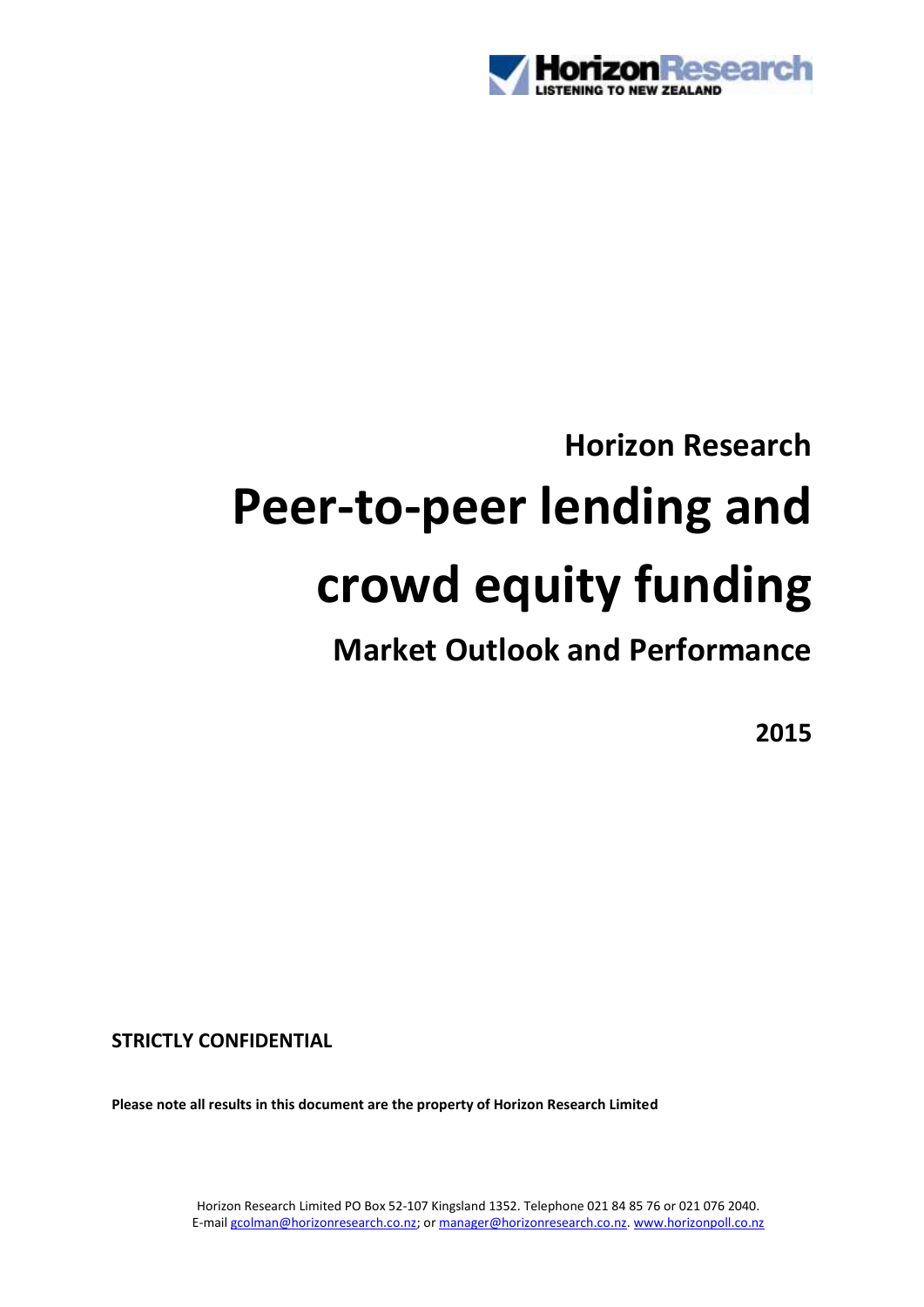

## **Contents**

| 1.               |  |  |
|------------------|--|--|
| 2.               |  |  |
| 3.               |  |  |
| $\overline{4}$ . |  |  |
| 5.               |  |  |
| 6.               |  |  |
| 7 <sub>1</sub>   |  |  |
| 8.               |  |  |
| 9.               |  |  |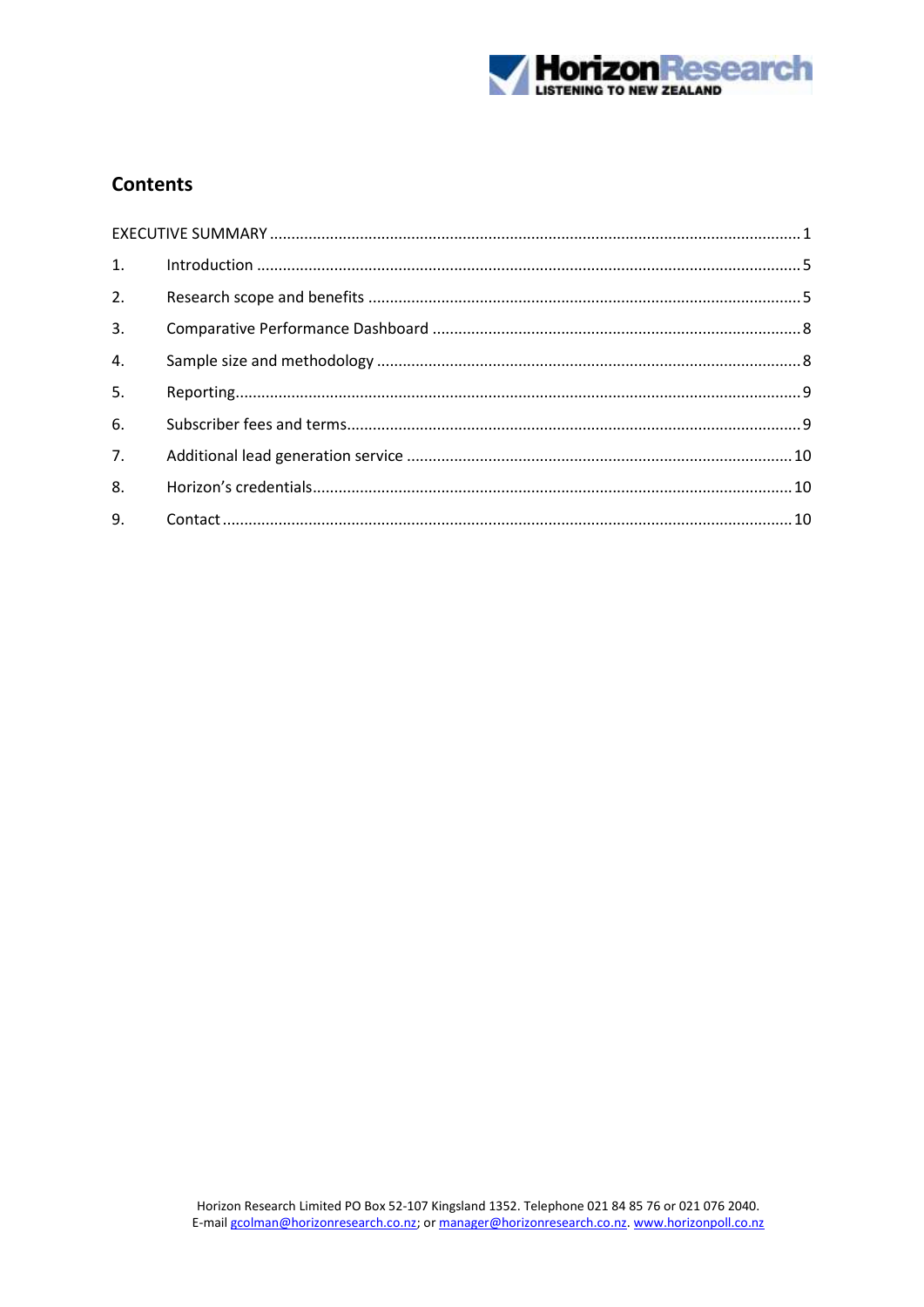

## <span id="page-2-0"></span>**EXECUTIVE SUMMARY**

Updated results are now available from Horizon Research's Peer-to-Peer Lending and Crowd Equity Funding Monitor service.

A new report presents the results of two surveys with respondents from the HorizonPoll national panel, which represents the New Zealand population 18+:

- A survey of 2214 respondents undertaken between 29 July and 11 August. This survey sought the views of New Zealanders 18+ on peer-to-peer lending and had a maximum margin of error at a 95% confidence level of ±2.1% overall.
- A tracking survey of 2160 respondents undertaken between 19 and 26 March 2015. This survey tracked awareness and likelihood to borrow or lend through peer-to-peer lending or crowd funding organisations and has a maximum margin of error at a 95% confidence level of ±2.2% overall.

#### *The updated results:*

- Project the likely size and value of the country's peer-to-peer and crowd equity markets
- Deeply profile current and potential borrowers and investors,
- Track awareness of P2P lending and equity crowdfunding, and
- Compare the comparative performance of current and potential service providers.

Insights delivered by this new financial research service will be of high value to market regulatory authorities, all lenders in the finance sector and of special interest to those entering or planning to enter the market as licensed P2P and Crowd Equity Funding service providers.

### *Overall, the amount being sought by those who said they were definitely likely to borrow through a peer-to-peer lending service in the next 12 months is \$7.27 billion.*

This research service will allow market players to maximise performance and, in the case of traditional lenders and regulators, identify risks.

#### *Awareness:*

Results show the number felt they did not know much about peer to peer lending or crowd equity funding has fallen 10% between August 2014 and March 2015 but the sector has a long way to go to lift numbers who feel "fully informed" from a base of 2.7%.

#### *Borrowing overall:*

This research profiles the 27% of adults, equivalent to 261,000 New Zealanders, who indicated they were likely to borrow money in the next 24 months, by 19 demographic criteria. It finds a further 198,000 indicating they will borrow in the next 13-24 months and 396,300 in the next 12 and 13 to 24 months.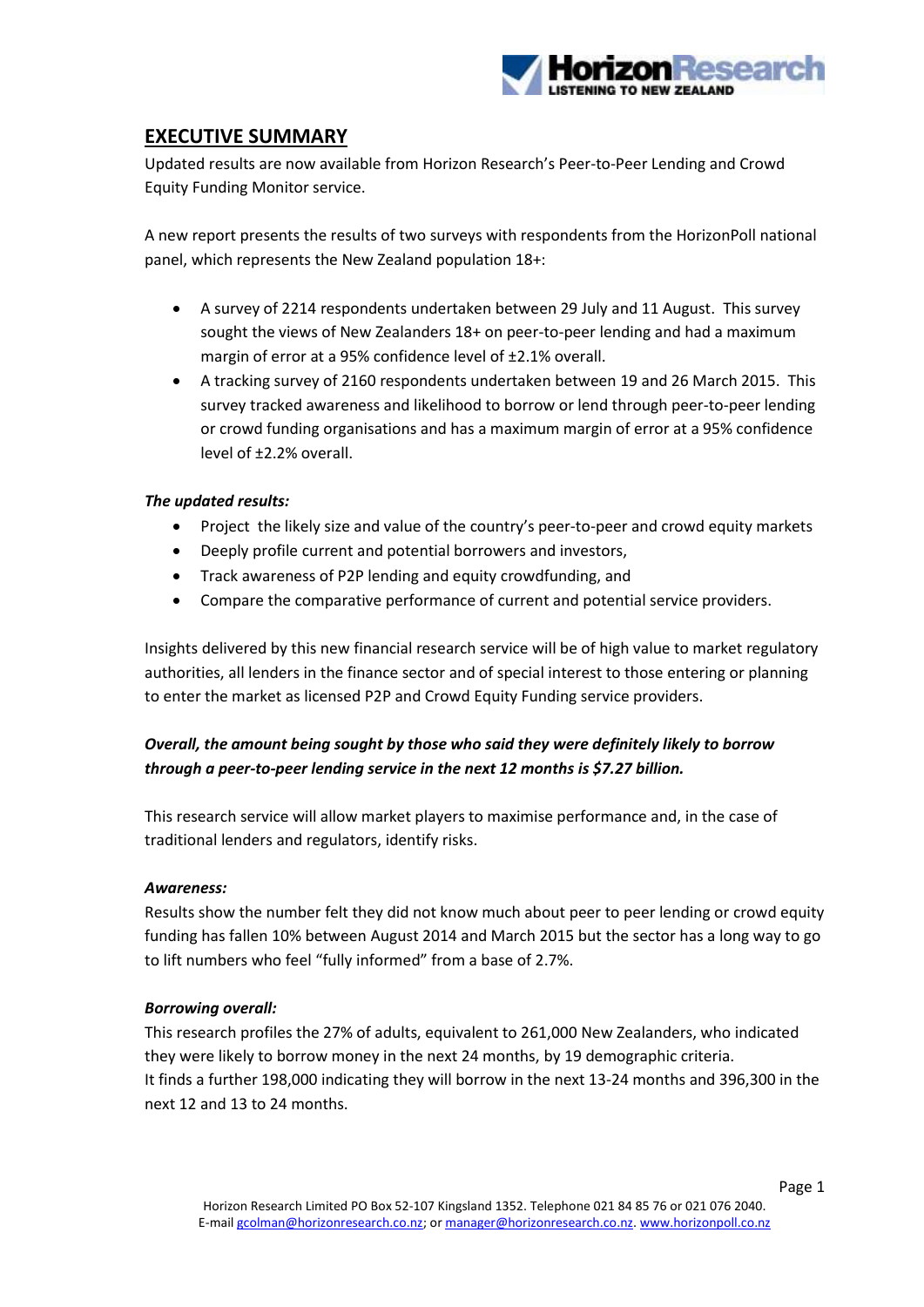

Amounts to be borrowed are primarily either under \$15,000 or in the \$100,000 to \$499,999 range. Respondents who indicated they were **definitely** looking to borrow, regardless of the timeframe, were more likely than average to be looking to borrow in the \$500,000 to \$999,999 range and were looking to borrow, on average, twice as much as those who said they may borrow.

#### *Borrowing through a peer-to-peer lending service:*

The research identifies how many

- would "definitely" be likely and who "may" borrow through a peer-to-peer lending service in the next 1 to 12 months (237,800 adults)
- how much "definite" P2P lending service uses intend to borrow

Overall, the amount being sought by those who said they were definitely likely to borrow through a peer-to-peer lending service in the next 12 months was \$7.27 billion.

The four key purposes for borrowing using a peer-to-peer lending service in the next 12 months are identified by this research.

#### *Lending through a peer-to-peer lending service or crowd equity funding:*

The research identifies and profiles the number of adults who are definitely likely and likely to lend through a peer-to-peer lending service or crowd equity funding at some time in the next 12 months. It tracks increasing likelihood between August 2014 and March 2015 and finds the potential lending intention is 5% higher "next year" than in the next 12 months. This will help market participants to profile and target potential lenders.

*Overall, those who said they were definitely likely to lend through a peer-to-peer lending service or crowd equity funding were prepared to lend the amount of money being sought by in the next 12 months was \$1.54 billion – equivalent to 21% of the \$7.27 billion sought by those who would definitely borrow through peer-to-peer lending.*

Potential lenders indicate what purposes (personal and business) they are prepared to lend for and the business life stages preferred by those likely to lend to businesses.

#### *Risk tolerance profiles:*

The research measures the degree of risk New Zealanders will tolerate when making major financial decisions. This includes the degree of comfort and discomfort with rates of fall in the value of their investments.

In general, age was not a strong determinant of preparedness to take financial risks.

#### *Important factors in peer to peer lending or crowd equity funding:*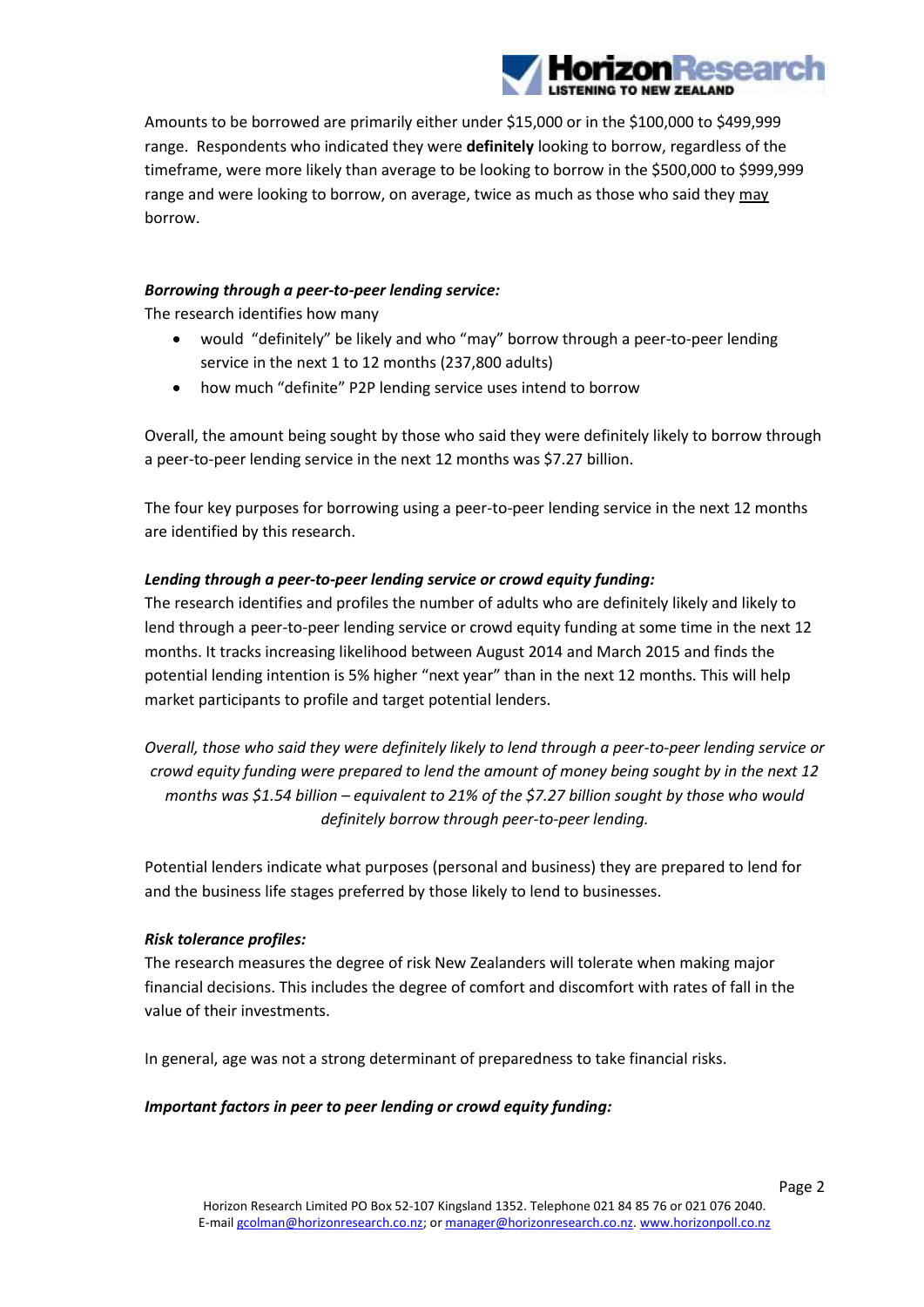

To help market players respond best to the this major new potential market, the research rates the importance of 30 factors related to peer to peer lending or crowd equity funding, and finds the six factors rated more highly as "very important" than the others.

#### *Peer to peer lending or crowd equity funding companies:*

Respondents were asked about awareness and likely use of companies in or reportedly wanting to enter the market.

In August 2014:

- **Pledge Me** had the highest awareness, with 15% of respondents either aware of it or having used it. It had the highest usage level.
- **Snowball Effect** had second highest awareness, at 5%.
- $\bullet$

By March 2015:

- **Harmoney** had by far the highest awareness, with 44% of respondents aware of it. It was just ahead of Pledge Me for usage.
- **Pledge Me** was in second place for awareness, with 20% of respondents either aware of it or having used it.
- **Snowball Effect** was in third place, with 12% awareness.
- **Lendit** had 10% awareness, and the other two organisations had less than 10%.

The research identifies which of the companies, if any, they would consider using for peer to peer lending or crowd equity funding services (respondents were asked to base this on their knowledge of the companies or from first impressions based on the company names.

#### *Banks and peer-to-peer lending:*

The research indicates the number of adults likely to use a peer-to-peer lending service if the bank respondents used most often for personal loans were to start one. A potentially significant market of more than 287,000 people is indicated, along with a risk to P2P lenders:

60% of those who had said they may borrow through a peer-to-peer service in the next 12 months appeared to be likely to use their bank if it offered peer-to-peer lending.

#### *Financial Markets Authority supervision:*

The research reports the number who has or lack confidence in the Financial Markets Authority to adequately supervise new peer to peer lending and crowd funding service.

Business decision makers were significantly more likely than average to not feel confident, with 52.5% indicating a lack of confidence.

#### *Overall feelings about peer-to-peer lending and crowd equity funding:*

41% of respondents felt that the start of licensed peer to peer lending and crowd equity funding service providers in New Zealand was a welcome alternative.

25% said they would not borrow through a peer-to-peer or crowd funding service.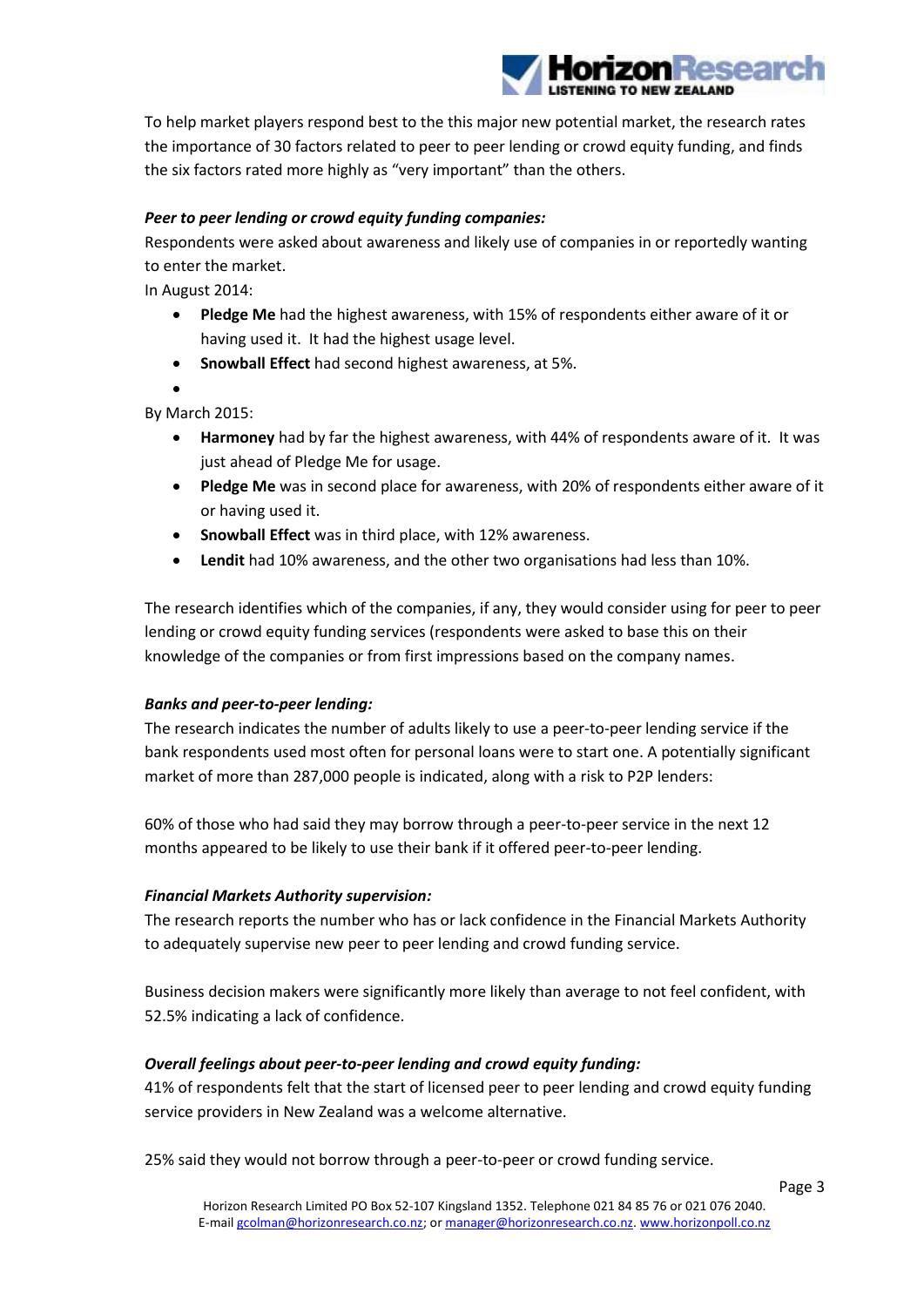

A nett 51% selected one or more options related to negative perceptions of safety, risk or trust:

- feeling safer investing through banks;
- feeling other ways of investing were safer;
- too risky; and
- lacking trust peer-to-peer lending.

#### *Risking profiling:*

As the market develops the Horizon service will also

- **Benchmark performance** of each licensed service provider against all others in the market. Using proprietary Horizon dashboard software, providers will be able to produce a weighted performance report online within minutes – indicating relative performance of each company on all factors important to borrowers and lenders
- **Identify opportunities to increase contributions** by current provider and intended provider.

From time to time the research will also explore new product opportunities. The service also includes profiling respondents by lifestyle or services they use (e.g. banks, media, current property ownership status and property values) to immensely increase its depth at no additional cost.

In addition to a written report, the service is further enhanced by permanent online access to Horizon's online results analysis and reporting system, allowing you to deeply profile respondents by up to 19 pre-registered demographic within seconds.

Options to purchase reports from each survey conducted for this service are now available on a syndicated basis.

Results for the August and March surveys are available now to clients who wish to log in directly to Horizon's proprietary online results analysis and reporting system. A full written report and analysis on the August and March surveys is available immediately. Further reporting can be tailored to meet specific needs.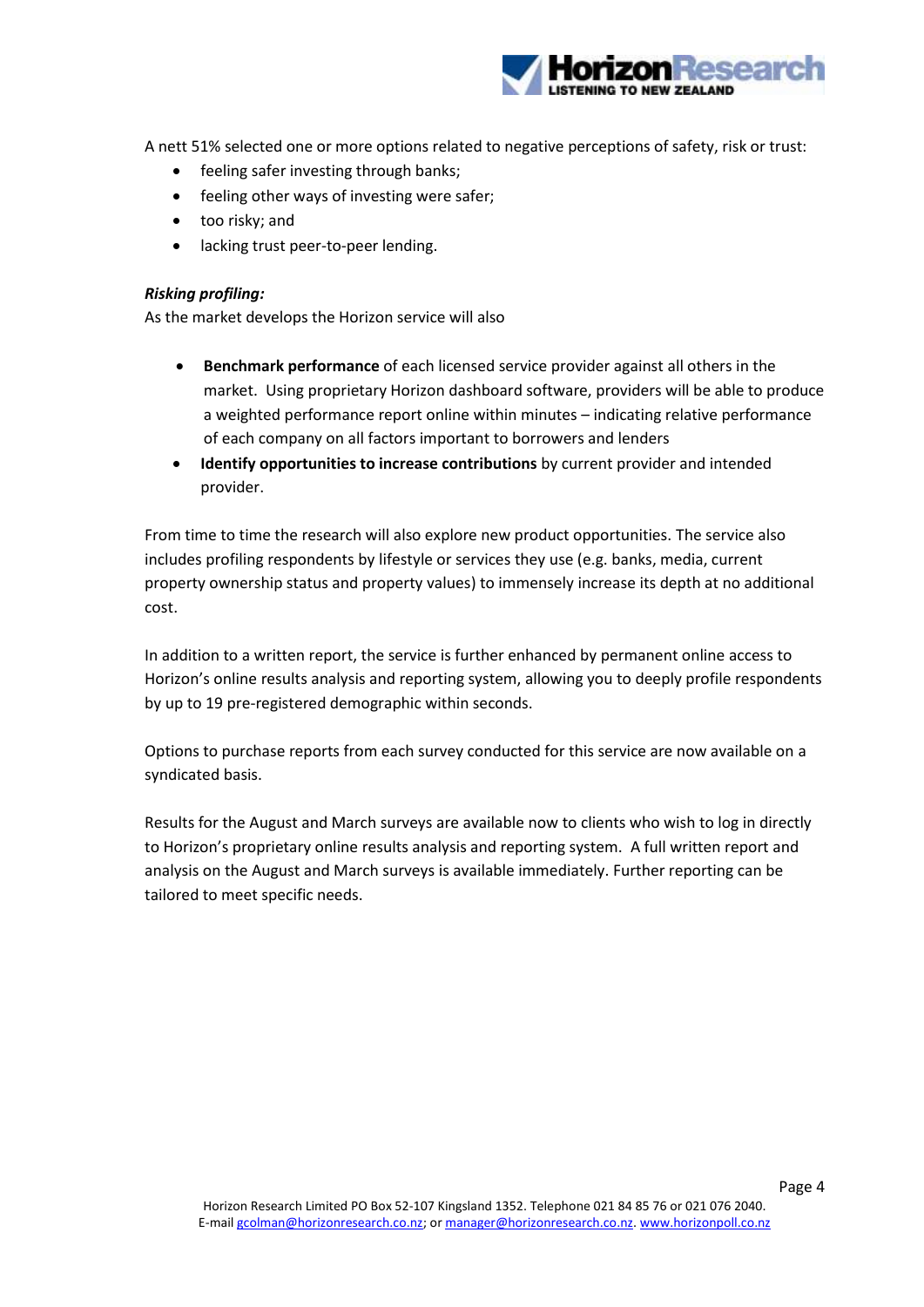

## <span id="page-6-0"></span>**1. Introduction**

Horizon bases the development of this new and market-leading Peer-to-Peer Lending and Crowd Equity funding monitor on insights gained from undertaking extensive research since 2010 on retirement savings behaviour and future savings intentions. It also provides similar Comparative Performance Monitoring services covering both the KiwiSaver and Energy sectors.

Horizon has also undertaken qualitative research on LVR policy for the Reserve Bank and for nearly four years has researched investment issues for the Financial Services Council, insurance companies and advisors on product and service preferences.

The Monitor is conducted at least annually, surveying 2,000+ respondents representing the New Zealand adult population at the last census.

## <span id="page-6-1"></span>**2. Research scope and benefits**

Research identifies significant market opportunities for current and intending P2P and Crowd Equity Funding services on:

#### **Lenders:**

- Current investments by type and value (e.g. term deposits, shares in New Zealand and offshore companies, bonds, private loans (including to family and friends), mortgage/ property lending). These are also cross referenced against primary personal bank and business bank
- Awareness of P2P lending and crowd equity funding
- Willingness to lend P2P and for equity ("definite" to "definitely not" scale)
- Reasons for lenders to choose P2P lending or crowd funding investments instead of more traditional investments.
- Amount willing to lend by dollar value in the next month, three, 6 and 12 months (bands from under \$5000 up to \$2 million)
- Preferred investment type (by business life cycle stage, allowing providers to effectively target the equity funding projects most likely to have investor confidence and support)
- A risk axis: the acceptable risks compared with returns.

Potential lenders' current investments are also reported for these investment types:

| Term deposits                |  |
|------------------------------|--|
| Savings accounts             |  |
| Shares in New Zealand        |  |
| Shares in offshore companies |  |
| <b>Bonds</b>                 |  |
| Private loans                |  |
| Mortgage lending             |  |
| Other investment             |  |
|                              |  |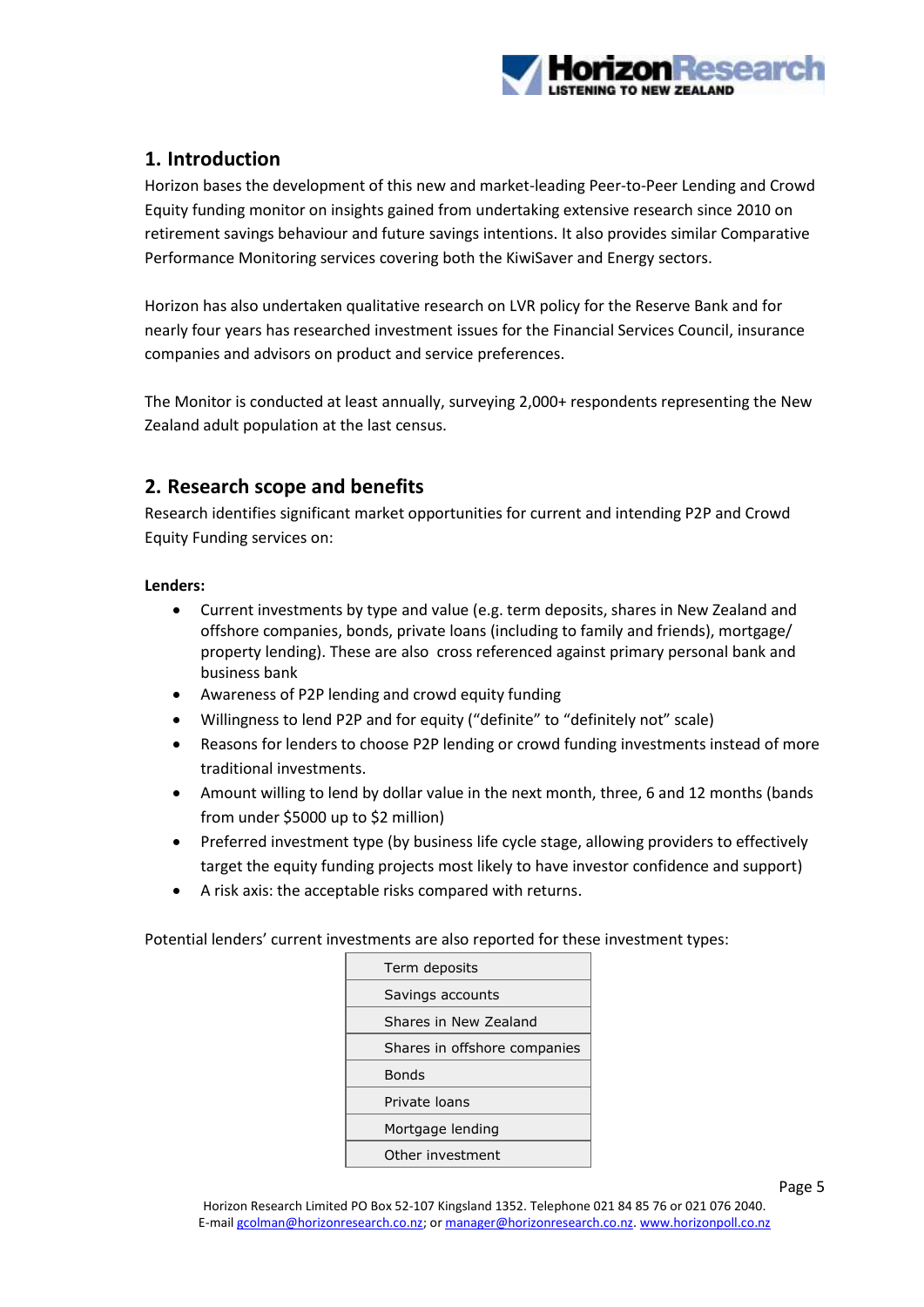

#### **Borrowers:**

- Amount wanting to borrow in the next month, three, 6 and 12 months (bands from under \$5000 up to \$2 million)
- Purpose loans are sought for (e.g. purchases of goods and services by a list of categories, debt consolidation, and property-related
- Borrowing and lending intentions cross referenced against 6 named potential providers
- Awareness of P2P lending and crowd equity funding
- Willingness to use ("definite" to "definitely not" scale)

#### **Both lenders and borrowers:**

The research establishes the extent to which P2P and crowd equity funding will be accepted.

It reports the extent of intended borrowing for these purposes (and the degree to which lenders prefer to lend for these purposes):

Debt consolidation Residential property Home improvement/renovations Commercial property as an investment Commercial property for your business Holiday home Car Motorcycle/scooter Other vehicle Boat Holiday in NZ Holiday overseas Tablet/iPad Computer/laptop/notebook/netbook Refrigerator/freezer/washing machine/drier/other whiteware TV/entertainment system Furniture Mobile phone Smart phone Business operations Business equipment Other business capital investment Something else (please tell us what that is)

It also ranks the importance of 30 factors in delivering P2P and Crowd Equity Funding services. Several of these measure the importance of regulatory requirements: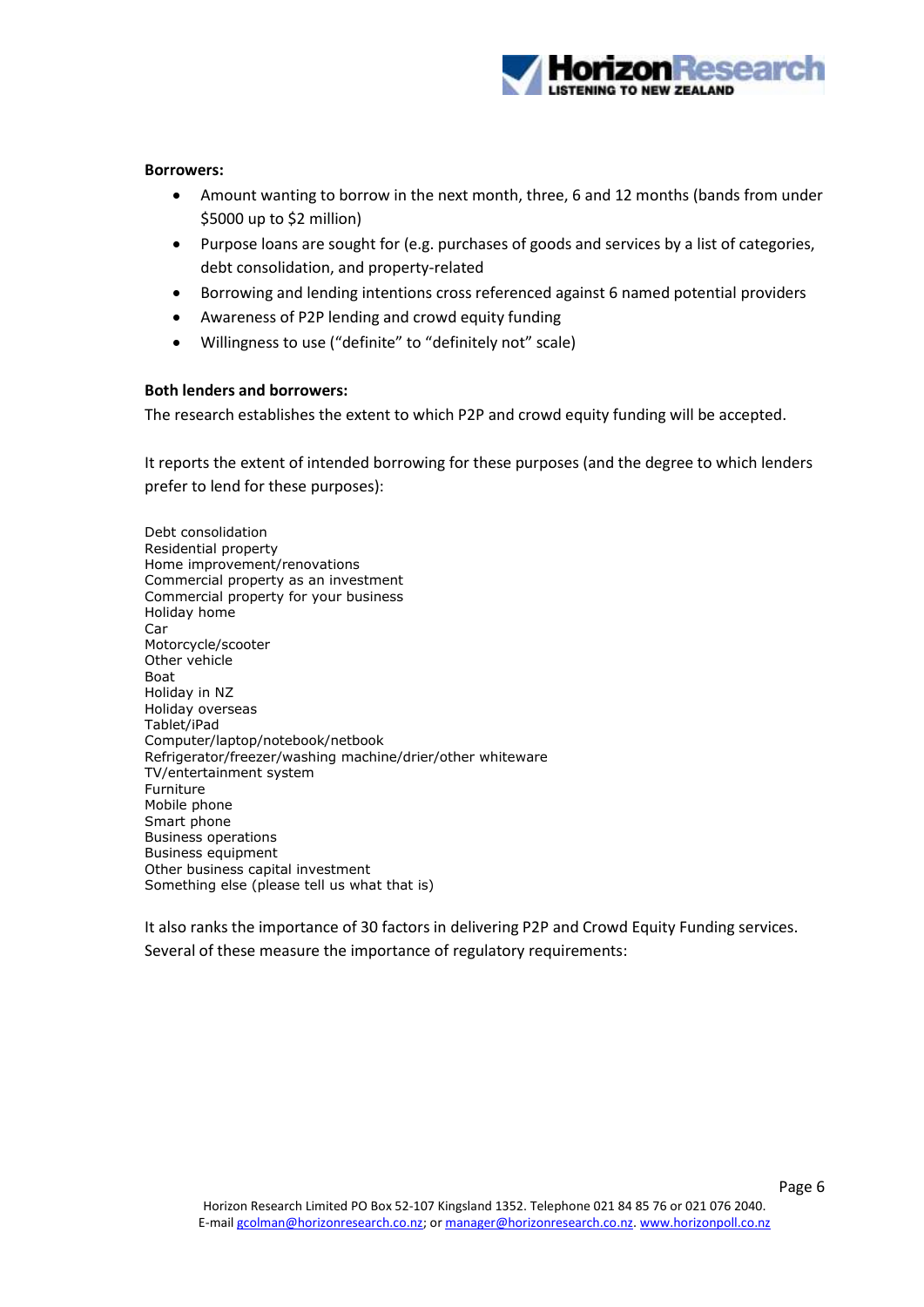

| Clear disclosure statement on how the service works                                                      |
|----------------------------------------------------------------------------------------------------------|
| Clear disclosure statement on fees I will pay                                                            |
| Easily understood contracts                                                                              |
| Clear information on risks                                                                               |
| Easy to find information about potential companies to invest in                                          |
| Easy to find information about potential lenders                                                         |
| Clear explanation on how I can purchase shares                                                           |
| My money is held securely until the fund raising goal has been reached before passing it to<br>borrowers |
| Loan guarantees                                                                                          |
| Systems to manage those who do not pay back loans                                                        |
| Independent disputes system                                                                              |
| Clear disputes process                                                                                   |
| Clear information on interest rates                                                                      |
| Clear information and communication on loan performance                                                  |
| Service to credit check those borrowing                                                                  |
| Better returns than term deposits                                                                        |
| Better returns than other loans                                                                          |
| Better interest rates for borrowers than other loans                                                     |
| Easy to contact                                                                                          |
| Overseas experience with peer-to-peer lending or crowd equity funding                                    |
| New Zealand-based companies                                                                              |
| Companies with experience in the finance industry                                                        |
| Licensed by Financial Markets Authority                                                                  |
| Access to my account online                                                                              |
| Easy to get a clear view of my account online (e.g. my balance and various investments)                  |
| Resolving queries in the first call or email                                                             |
| Assistance easily accessible over the phone and/or online                                                |
| Access to face to face help in a branch or office                                                        |
| I feel my investment is safe                                                                             |
| The provider has a good reputation                                                                       |
|                                                                                                          |

For both borrowers and lenders the research establishes

- Trust and confidence in listed brands
- Provider of first and subsequent choice (now and during the next 12 months)
- Provider of first choice for lenders reported by sums they are prepared to invest during the next 1 to 12 months (with dollar values up to \$2 million).

Qualitative comment on the new services is also captured, providing additional insight into New Zealanders' thinking on the new market and service preferences.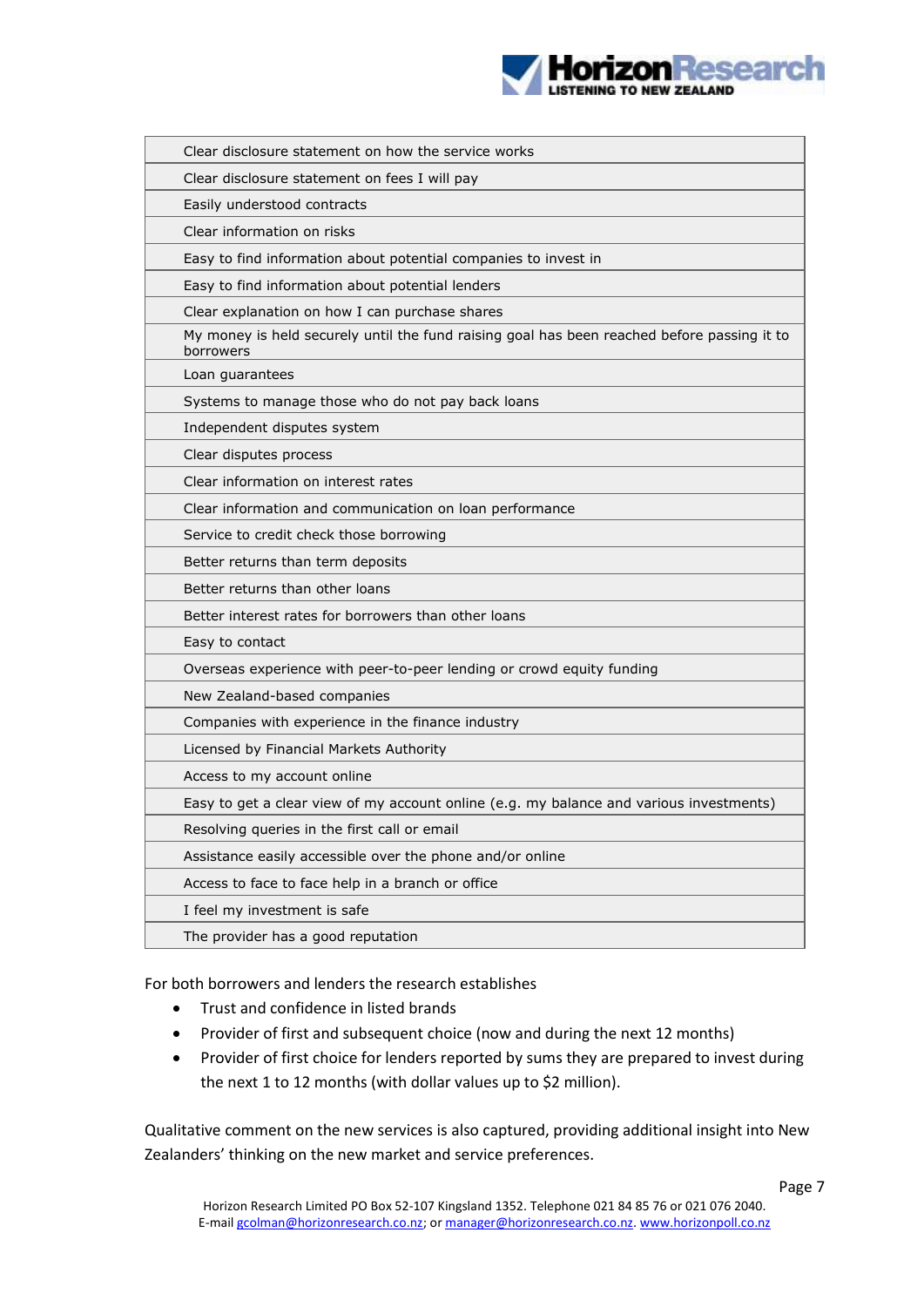

Every result may be analysed by up to 19 demographic criteria, within seconds, by all of the following criteria:

Age, gender, ethnicity mix (the main groups being European/Pakeha, Maori, Other European, Pacific Islander, Asian and Indian), local authority area, general electorate, household type, personal and household incomes, primary household decision maker, purchasing authority on behalf of an organisation, employment status, educational qualifications, industry type, occupation, party vote at the last two general elections.

This will provide the most extensive and in-depth profiling of potential borrowers and lenders in the New Zealand P2P and crowd equity funding markets.

## <span id="page-9-0"></span>**3. Comparative Performance Dashboard**

As a subscriber to this service you will have access to new Horizon online technology delivering an instant online report on how you are performing relative to other Providers. This data will be gathered in the second survey.

The service includes:

- Reporting through an online dashboard of how each Provider is performing against all other Providers on a range of performance factors
- Individual relative performance reports for each selected Provider.

Relative performance reports may be produced for each investment type surveyed.

This provides subscribers with a comprehensive view of relative performance – where they are leading, matching or trailing weighted average market performance, delivering important insights to support internal and other action.

Horizon will discuss performance factors with each subscriber to ensure a comprehensive list of service, product and other options is surveyed.

Horizon currently conducts Comparative Performance analysis of all energy and all KiwiSaver providers using its proprietary dashboard software.

## <span id="page-9-1"></span>**4. Sample size and methodology**

Peer-to-Peer Finance Outlook and Performance Monitor service offers results of two nationwide (August 2014 and March 2015) and then at least one update per year, with 2,000+ respondents representing the New Zealand adult population. At a 95% confidence level, the maximum margin of error on each survey will be +/- 2.2% only.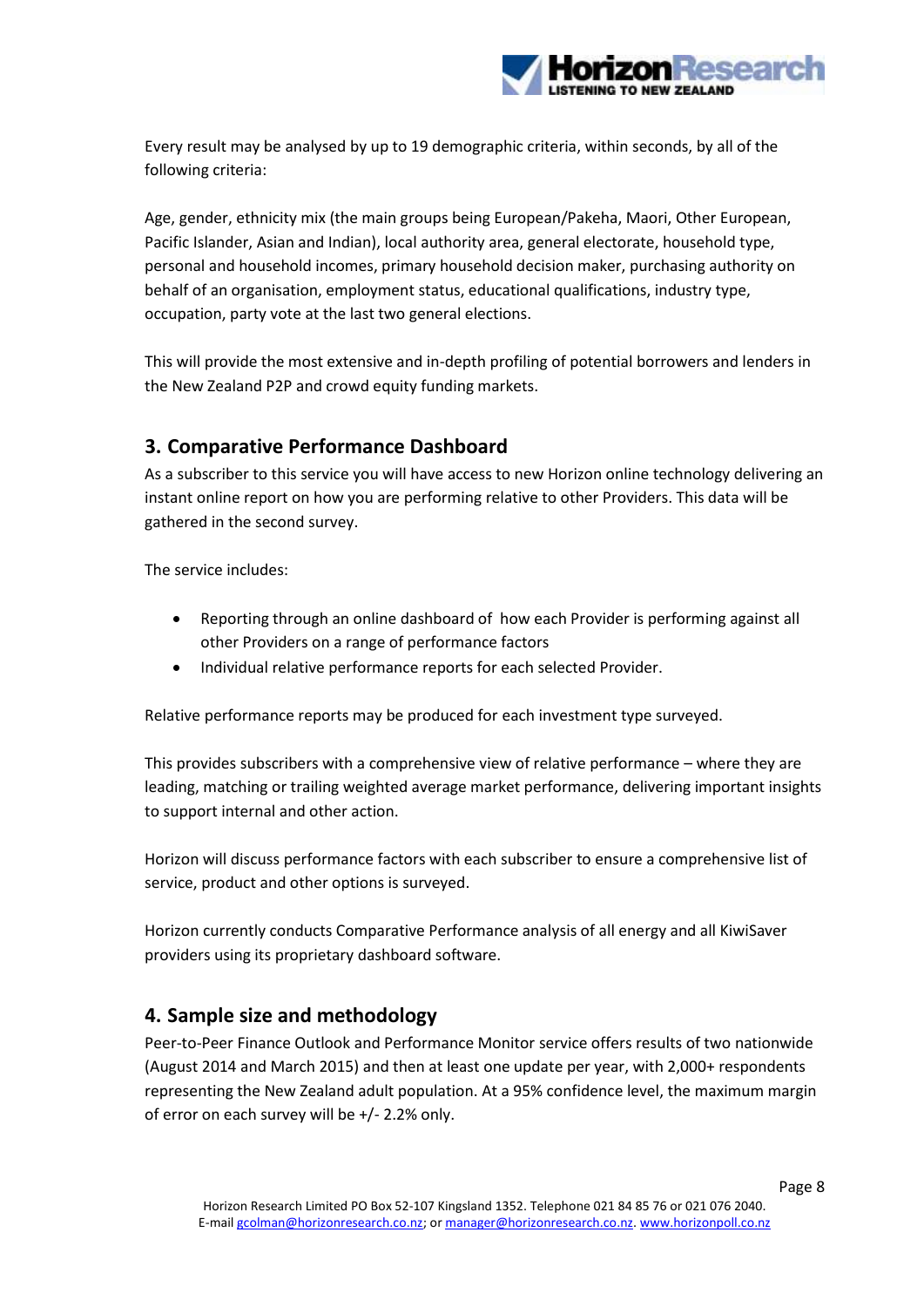

Respondents are members of Horizon's national HorizonPoll online panel, recruited to match the census population aged 18+. Survey results are weighted by up to six criteria to ensure the respondent sample represents the adult population. Weighting factors available include age, ethnicity, gender, region, highest education, personal income, employment status and party vote at the 2011 general election. Respondents' party vote at the 2014 general election will be added following the next general election.

## <span id="page-10-0"></span>**5. Reporting**

Subscribers to this Horizon service receive

- A full analysis and written report on the results of each survey
- Immediate online access to survey results using Horizon's relative performance dashboard reporting system
- Immediate and permanent online access to Horizon's online analysis and reporting system including the ability to run results for all Monitor questions in graphic form, cross analyse results for each question against all others and produce tables results for all questions filtered by any of up to 19 demographic criteria
- Ability to download survey results in Excel for offline storage and further internal analysis.

Horizon profiles members of its national adult panel by more than 11 million answers given in earlier surveys. Where Horizon owns the data these are used to create additional filters. For example, respondents' known media use (print, radio, magazines, social media) or recreational and sporting interests, or banks used may be used to provide additional insight.

Filters are available to filter results by respondents' use of all main-centre daily, weekend and weekly newspapers, business and property publications, main magazines, main radio stations, online media, social media sites, television channels viewed (including subscribed to Sky TV), mobile provider for personal and business use; smartphone ownership, main banks used for personal and business banking, online banking use; credit card provider.

Results for each question in Monitor surveys may be reported for both the national sample and a filter sample (e.g. those who read the Herald Monday to Friday, have a smartphone, bank with a nominated bank or shop with any of 50 main brands).

This will deliver major additional insights – without needing to ask lifestyle questions within a survey, at *no additional charge*.

As part of its fee, Horizon attends meetings with key executives of any subscriber who wants briefings on results - and the opportunities they represent.

## <span id="page-10-1"></span>**6. Subscriber fees and terms**

The fee for the syndicated report is \$8000 (ex GST) only per survey. This fee applies to the report and results for both the August 2014 and March 2015.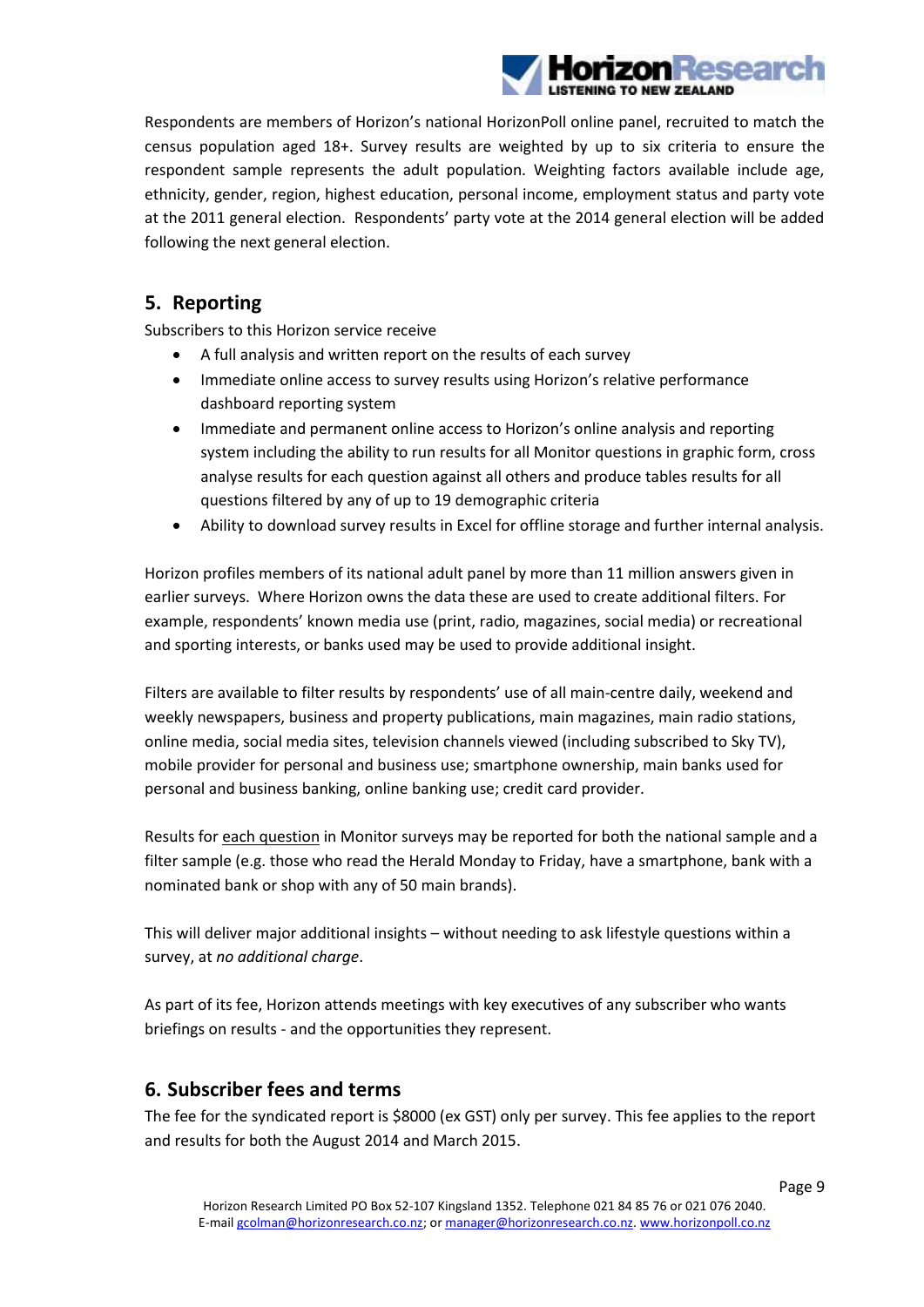

## <span id="page-11-0"></span>**7. Additional lead generation service**

Horizon's research platform may also be used by companies in the P2P and Crowd Equity Funding market to send stand-alone surveys which can also generate direct leads.

For example, Horizon has access to e-mail addresses for more than 600,000 adult New Zealanders.

Segments within the lists which match the profiles of those which the Monitor shows are of highest value and most likely to invest or borrow can be invited to undertake a survey, during which they can give their details if they wish to be contacted to acquire a service.

Horizon will quote separately for this service and will give preference to the subscriber or subscribers to its Monitor.

## <span id="page-11-1"></span>**8. Horizon's credentials**

Horizon Research Limited has more than 67 clients, including multi-national and national companies, government departments and agencies, iwi and national business and community organisations and tertiary institutions.

Horizon undertakes quantitative and qualitative research. It has been specialising in online research since 2005.

Horizon operates the HorizonPoll and Horizon Research Maori Panels, representing the New Zealand adult and Maori adult populations at the 2006 census.

Horizon also operates client customer research panels. It uses online panels to quickly and cost efficiently conduct qualitative research. The online panels are used to recruit focus groups and individuals for in-depth interviews. Horizon's surveys may be completed easily online or on smartphones.

It also under takes research by mobile, telephone and postal mail.

Horizon and its principals are members of Research Association New Zealand (formerly the Market Research Society of New Zealand) and follow the society's rules and ethical guidelines in conducting market research. Horizon also ensures it meets international standards relating to conducting market research, including online.

## <span id="page-11-2"></span>**9. Contact**

To discuss subscribing and benefiting from the market insights – and, later, relative market performance measurements - delivered by this service please contact: